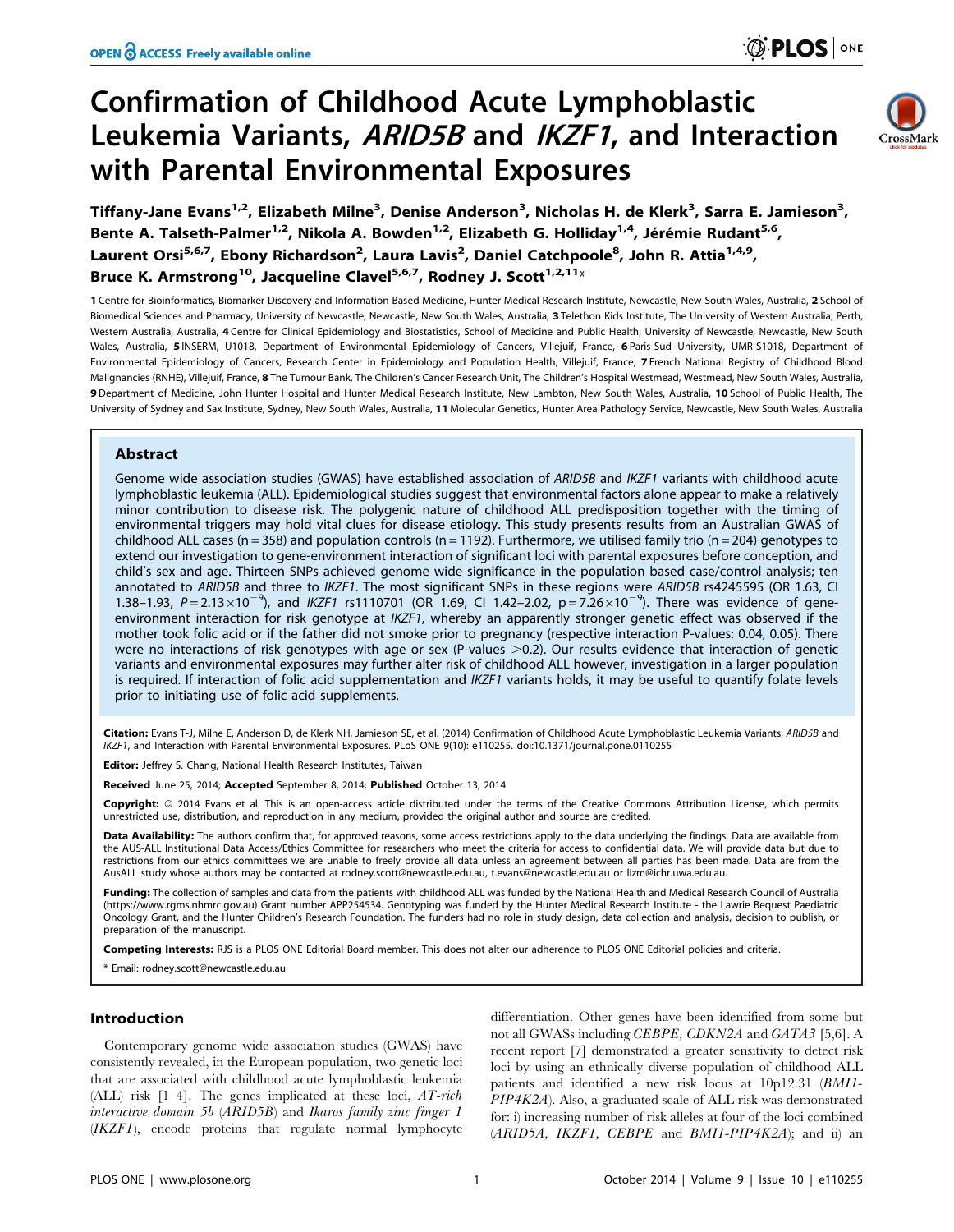ARID5B risk allele with odds highest for children younger than five years and lowest for those older than 10 years. This information underscores the polygenic nature of childhood ALL and places some emphasis on the potential for interaction with environmental triggers and the developmental stages at which they occur.

Epidemiological studies have assessed the role of environmental factors in the pathogenesis of childhood ALL however these factors alone appear to make a relatively minor contribution to disease risk [8]. Previous investigations from our own Australian ALL case-control study have focussed on parental exposures before and after conception including: alcohol consumption, folic acid use, and smoking. We found that paternal smoking around time of conception increased the odds of childhood ALL [9]; our meta-analysis for maternal folate demonstrated that supplementation had a protective effect [10] and; while parental alcohol consumption did not alter odds, the quantity of consumption might [11].

Aforementioned GWAS have investigated associations of IKZF1 and ARID5B genotypes with treatment outcomes, and Linabery et al. [12] assessed interaction with age and sex demographics; however, we hypothesise that genetic variants compounded with environmental exposures and the developmental stages at which they occur, may contribute to the background of risk in childhood ALL.

This study presents results from an Australian GWAS of childhood ALL cases and population controls. A French casecontrol study was used to determine the validity of novel findings [3]. Finally, we investigated gene-environment interaction of key loci identified in our GWAS with parental exposures before conception, and child's sex and age.

## Materials and Methods

## Study population

The study population comprised 441 childhood ALL cases from whom blood-derived DNA had been isolated during remission. 324 were participants in The Australian Study of Childhood Acute Lymphoblastic Leukaemia (Aus-ALL) described in Milne et al. [10]. This study involved the collection of environmental exposure data via questionnaire. The remaining 117 cases were from The Tumour Bank at the Children's Hospital Westmead in Sydney NSW, consecutively collected from 1998–2006. The control series comprised 1229 healthy Caucasian adults sourced from the Hunter Community Study (HCS), Newcastle, Australia [13]. Aus-ALL was approved by the human research ethics committees at all participating hospitals and the Hunter Community study was approved by the University of Newcastle Research Ethics Committee and the Hunter New England Health Service Research Ethics Committee.

#### Genome-wide genotyping

Genome-wide genotyping was undertaken on Illumina (San Diego, USA) BeadChips accordingly: 102 cases were genotyped for the pilot study using HumanCNV370-Duo v.1; 191 cases using HumanCNV370-Quad v.3; 148 cases and 1229 controls using Human610-Quad v.1. Genotype validation for rs7089424 and rs4132601 was carried out for the Aus-ALL cases and 400 HCS controls using Applied Biosystems (Foster City, USA) TaqMan Technology, revealing 100% concordance. Genotyping for these single nucleotide polymorphisms (SNPs) was extended to both parents of Aus-ALL cases for whom DNA and exposure data were available ( $n = 204$  trios).

## Genome-wide association analysis

PLINK v1.07 [14] was used to apply stringent quality control (QC) first by BeadChip version and again following data merging (Methods S1 in File S1) resulting in 358 cases, 1192 controls and 309 117 SNPs carried forward to genotype imputation (Post-QC case demographics for age, gender and ALL subtype available in Table S1 in File S1). Samples were pre-phased using SHAPEIT, and imputation using the 1000 Genomes phase 1 reference panel was carried out using IMPUTE2 v2.3.0. Case-control association at each SNP was tested under an additive model using a missing data likelihood score test which takes into account genotype uncertainty due to imputation. Models were fitted using SNPTEST v2.4.1, adjusting for the top three principal components defining ancestry. SNPs with a SNPTEST information measure less than 0.4 and a minor allele frequency less than 2% (in cases or controls or cases/controls combined) were filtered out resulting in 7 162 141 SNPs passing QC. Regional association plots for significant loci were produced using LocusZoom [15]. Pritchard Lab and Blood eQTL browsers [16,17] were used to establish whether SNPs are expression quantitative trait loci (eQTLs).

Data from the French ESCALE nationwide registry, comprising 441 cases and 1542 controls [3], were available for replication of a new suggestive association.

### Gene-environment interaction analyses

For genotyped SNPs at genome-wide significant loci, the method of Cordell [18] was used to investigate gene-environment interactions for 204 cases-parent trios. Interactions with paternal smoking before conception, and maternal use of folic acid prior to pregnancy were investigated because they demonstrated main effects in previous Aus-ALL studies [9,10]. Maternal alcohol consumption before pregnancy was also investigated as adequate numbers in each exposure category was achievable [11]. Interactions with the child's sex and age were also assessed. The Stata function pseudocc [19] coupled with conditional logistic regression was used for analysis. Genotype-based (rather than allele based) odds ratios were estimated as recommended by Sasieni [20]. This process uses the parents' genotypes to estimate the theoretical genotypes their offspring could have had, and these are used as matched controls for each case. Thus, only genetic main effects and their interactions with 'environmental' (age, sex, folate, etc) effects can be estimated as each case/control set has the same values for the environmental variables.

#### Results

# Genome-wide association study for childhood acute lymophoblastic leukemia

QQ-plot and genomic inflation factor ( $\lambda$  = 1.0006) indicated an absence of population substructure or other systematic bias between cases and controls (Figure S1 in File S1).

Table 1 annotates 13 SNPs at two loci that were significantly associated with childhood ALL  $(P<5\times10^{-8})$ , and 259 additional SNPs achieved  $P<10^{-5}$  (Table S2 in File S1 and Manhattan plot in Figure S2 in File S1). Ten of the 13 significant SNPs map to intron three of ARID5B on chromosome 10 and three flank IKZF1 on chromosome 7 (LocusZoom plots in Figure S3 in File  $S1$ 

The most significantly associated SNP was rs4245595 at ARID5B (OR 1.63, CI 1.38–1.93,  $P = 2.13 \times 10^{-9}$ ) where G is the risk allele, and the association was stronger for B-cell ALL (OR 1.86, CI 1.54–2.25,  $P = 1.21 \times 10^{-10}$ .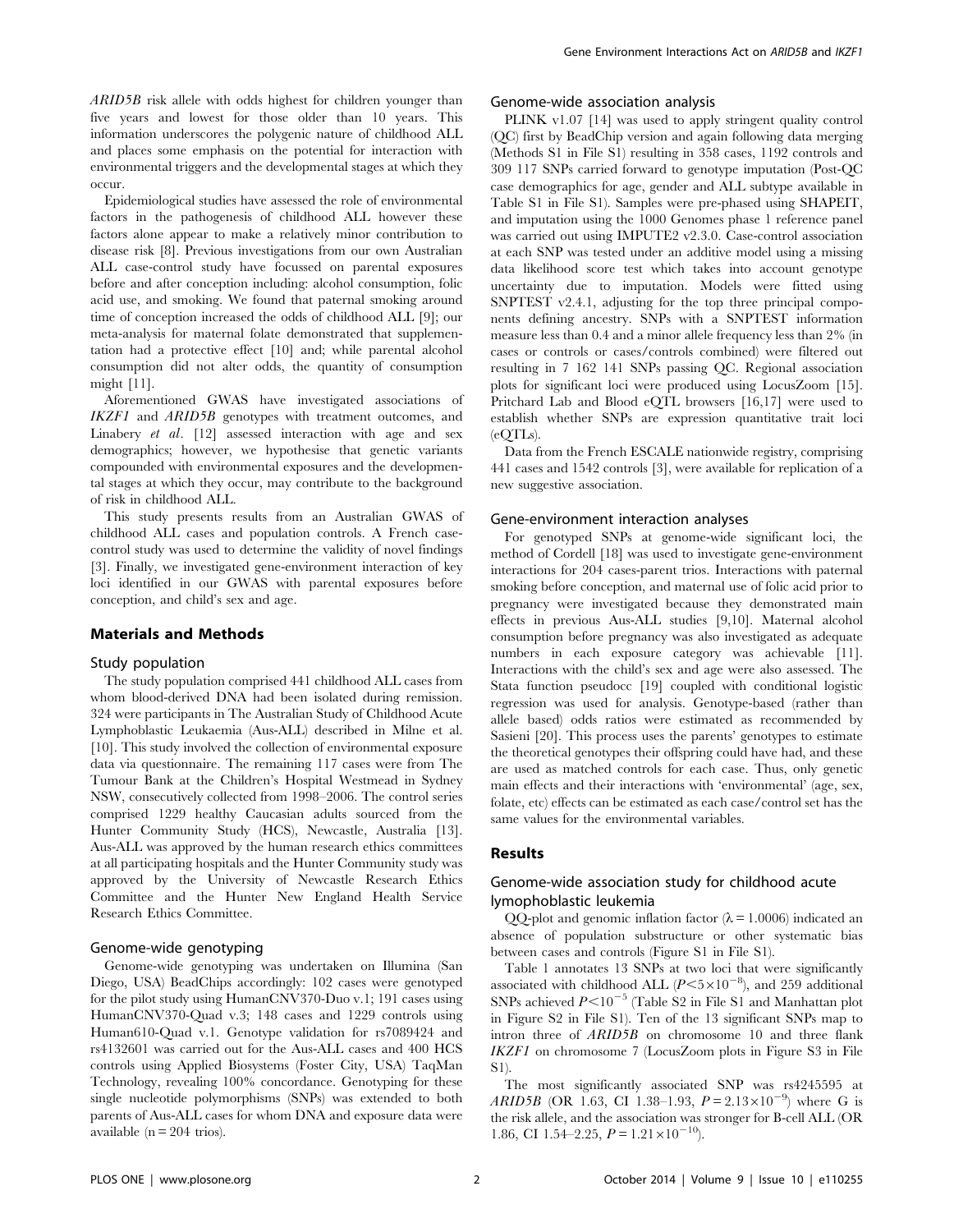**Table 1.** SNPs associated with Childhood ALL at  $P \leq 5 \times 10^{-8}$ .

|                    |                                                                       |                 |          |                                                                                             | Alleles<br>(A/B) <sup>b</sup> | <b>ALL v Controls</b> |                          |                                     |          | B-ALL $(n=319)$ vs Controls $(n=1192)$ |            |
|--------------------|-----------------------------------------------------------------------|-----------------|----------|---------------------------------------------------------------------------------------------|-------------------------------|-----------------------|--------------------------|-------------------------------------|----------|----------------------------------------|------------|
|                    |                                                                       |                 |          |                                                                                             |                               | MAF                   |                          |                                     |          |                                        |            |
| Typed <sup>a</sup> | rs ID                                                                 | š               | Position | Gene (location)                                                                             |                               | $(n = 358)$<br>Cases  | $(n = 1192)$<br>Controls | Allelic OR<br>(95% CI) <sup>c</sup> | Δ        | Allelic OR<br>(95% CI) <sup>c</sup>    | Δ          |
|                    | rs4245595                                                             | $\overline{0}$  | 63722895 | ARID5B (intronic)                                                                           | <b>T/C</b>                    | 0.46                  | 0.34                     | $1.63(1.38 - 1.93)$                 | 2.13E-09 | $1.86(1.54 - 2.25)$                    | $1.21E-10$ |
| ļ                  | rs7090445                                                             | $\overline{0}$  | 63721176 | ARID5B (intronic)                                                                           | TΣ                            | 0.46                  | 0.34                     | 1.63 (1.37-1.93)                    | 2.81E-09 | $1.83(1.51 - 2.20)$                    | 2.88E-10   |
|                    | rs4948492                                                             | $\overline{0}$  | 63719739 | ARID5B (intronic)                                                                           | <b>T/C</b>                    | 0.46                  | 0.34                     | $1.63(1.37-1.93)$                   | 2.84E-09 | $1.82(1.51 - 2.20)$                    | 2.91E-10   |
|                    | rs7896246                                                             | $\overline{0}$  | 63724390 | ARID5B (intronic)                                                                           | $\frac{1}{5}$                 | 0.46                  | 0.34                     | $1.61(1.36 - 1.91)$                 | 4.63E-09 | $1.81(1.50 - 2.19)$                    | 5.11E-10   |
|                    | rs4245597                                                             | $\overline{0}$  | 63725942 | ARID5B (intronic)                                                                           | A/G                           | 0.46                  | 0.35                     | $1.6(1.35-1.9)$                     | 5.87E-09 | $1.81(1.50 - 2.19)$                    | 5.99E-10   |
| ļ                  | rs10821937                                                            | $\approx$       | 63723909 | ARID5B (intronic)                                                                           | TΙC                           | 0.46                  | 0.35                     | $1.6(1.35-1.9)$                     | 6.36E-09 | $1.81(1.50 - 2.18)$                    | $6.96E-10$ |
| ļ                  | rs10821936                                                            | $\overline{0}$  | 63723577 | ARID5B (intronic)                                                                           | <b>T/C</b>                    | 0.46                  | 0.35                     | $1.6(1.35-1.9)$                     | 6.36E-09 | $1.81(1.50 - 2.18)$                    | $6.95E-10$ |
|                    | rs7087507                                                             | $\overline{C}$  | 63745689 | ARID5B (intronic)                                                                           | A/G                           | 0.46                  | 0.35                     | $1.62$ $(1.37 - 1.92)$              | 6.96E-09 | $1.80(1.50 - 2.18)$                    | $6.99E-10$ |
|                    | rs1110701                                                             |                 | 50478627 | Flanking)<br>IKZF1 (3'                                                                      | A/G                           | 0.39                  | 0.28                     | 1.69 (1.42-2.02)                    | 7.26E-09 | $1.91(1.57 - 2.32)$                    | 8.27E-11   |
|                    | rs9415635                                                             | $\overline{10}$ | 63753482 | ARID5B (intronic)                                                                           | ΑG                            | 0.46                  | 0.34                     | $.6(1.35-1.89)$                     | 2.17E-08 | $1.76(1.46 - 2.12)$                    | 2.96E-09   |
| rs7089424          | rs7089424                                                             | $\overline{0}$  | 63752159 | ARID5B (intronic)                                                                           | T/G                           | 0.46                  | 0.34                     | $1.6(1.35-1.89)$                    | 2.35E-08 | $1.76(1.46 - 2.12)$                    | 3.26E-09   |
|                    | rs10272724                                                            |                 | 50477213 | Flanking)<br>IKZF1 (3'                                                                      | TΙC                           | 0.37                  | 0.26                     | $1.67(1.4-1.99)$                    | 3.71E-08 | $1.90(1.56 - 2.31)$                    | 1.93E-10   |
|                    | rs17133807                                                            | $\overline{a}$  | 50477687 | Flanking)<br>IKZF1 (3'                                                                      | $\frac{1}{2}$                 | 0.37                  | 0.26                     | 1.66 (1.39-1.98)                    | 3.88E-08 | $1.90(1.56 - 2.32)$                    | 1.93E-10   |
|                    | <sup>b</sup> Allele B is the minor allele for all SNPs in this table. |                 |          | <sup>a</sup> Genotyped SNPs indicated in this column, dashed entries indicate imputed SNPs. |                               |                       |                          |                                     |          |                                        |            |

cOdds ratios represent the effect of additional copies of the B (minor allele).

'Odds ratios represent the effect of additional copies of the B (minor allele).<br>Abbreviations: MAF, Minor Allele Frequency; Chr, Chromosome; OR, Odds Ratio; CI, Confidence Interval; P, P-value; B-ALL, B-cell Acute Lymphobl Abbreviations: MAF, Minor Allele Frequency; Chr, Chromosome; OR, Odds Ratio; CI, Confidence Interval; P, P-value; B-ALL, B-cell Acute Lymphoblastic Leukemia.

doi:10.1371/journal.pone.0110255.t001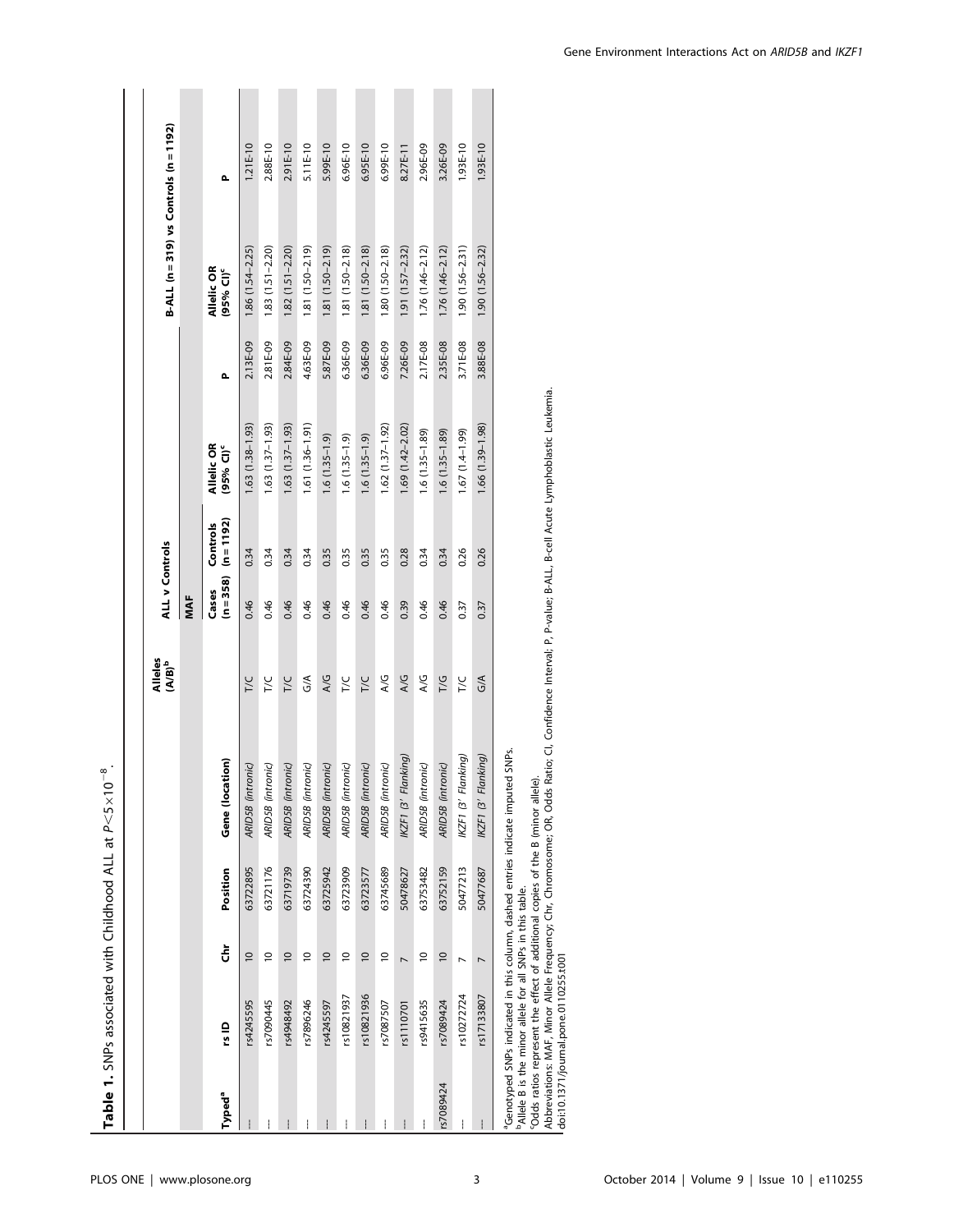|                                               |                                |                   | Table 2. Estimates for genetic main effects of variation at rs4132601 and interaction with parental exposures, age and sex for 204 case-trios. |                              |                          |               |                    |
|-----------------------------------------------|--------------------------------|-------------------|------------------------------------------------------------------------------------------------------------------------------------------------|------------------------------|--------------------------|---------------|--------------------|
|                                               |                                |                   |                                                                                                                                                | Genotype-wise Association    |                          |               |                    |
| Variable Name                                 | Genotype                       | Δ.                | Environmental Exposure Present                                                                                                                 | Cases: Controls <sup>a</sup> | <b>OR</b> <sup>b</sup>   | 95% CI        | $\mathbf{a}$       |
| Restricted to non-missing questionnaires      |                                |                   |                                                                                                                                                |                              |                          |               |                    |
| rs4132601                                     | $\overline{G}$                 |                   |                                                                                                                                                | 25:41:00                     | 2.53                     | $1.31 - 4.91$ | 0.006              |
|                                               | $\overline{G}$                 | $0.02^c$          | None                                                                                                                                           | 84:260                       | $\ddot{ }$               | $0.82 - 1.77$ | 0.35               |
|                                               | $(TT)$ (REF)                   |                   |                                                                                                                                                | 95:311                       | $\overline{a}$           |               |                    |
| Mother alcohol use before pregnancy           |                                |                   |                                                                                                                                                |                              |                          |               |                    |
|                                               | ပ္ပ                            |                   | Yes                                                                                                                                            | 17:23                        | 3.72                     | $1.63 - 8.50$ | 0.002              |
|                                               | $\overline{\textbf{G}}$        |                   |                                                                                                                                                | 58:168                       | $\frac{15}{1}$           | $0.92 - 2.45$ | $\overline{\circ}$ |
|                                               | $\overleftarrow{\phantom{a}}$  | 0.18 <sup>d</sup> |                                                                                                                                                | 58:208                       | $\overline{a}$           |               |                    |
|                                               | ပ္ပ                            |                   | $\hat{\mathsf{z}}$                                                                                                                             | 8:18                         | $\ddot{ }$               | $0.38 - 3.71$ | 0.46               |
|                                               | $\overline{5}$                 |                   |                                                                                                                                                | 26:92                        | 0.78                     | $0.40 - 1.51$ | 0.76               |
|                                               | $\overleftarrow{\phantom{a}}$  |                   |                                                                                                                                                | 37:103                       | $\overline{a}$           |               |                    |
| Mother folic acid use before pregnancy        |                                |                   |                                                                                                                                                |                              |                          |               |                    |
|                                               | ပ္ပ                            |                   | Yes                                                                                                                                            | 12:14                        | 7.34                     | $2.23 - 24.2$ | 0.001              |
|                                               | $\overline{G}$                 |                   |                                                                                                                                                | 26:72                        | 2.39                     | $1.06 - 5.40$ | 0.04               |
|                                               | $\overleftarrow{\phantom{a}}$  | $0.04^d$          |                                                                                                                                                | 31:121                       | $\ddot{\phantom{1}}$     |               |                    |
|                                               | GG                             |                   | $\frac{1}{2}$                                                                                                                                  | 13:27                        | 1.46                     | $0.63 - 3.37$ | 0.38               |
|                                               | $\overline{G}$                 |                   |                                                                                                                                                | 57:189                       | 0.89                     | $0.57 - 1.41$ | 0.63               |
|                                               | $\overline{a}$                 |                   |                                                                                                                                                | 63:183                       | $\overline{\phantom{0}}$ |               |                    |
| Father smoked during 2 years before pregnancy |                                |                   |                                                                                                                                                |                              |                          |               |                    |
|                                               | ပ္ပ                            |                   | Yes                                                                                                                                            | 6:11                         | 1.35                     | $0.42 - 4.36$ | 0.61               |
|                                               | $\overline{\texttt{G}}$        |                   |                                                                                                                                                | 23:89                        | 0.68                     | $0.36 - 1.29$ | 0.24               |
|                                               | $\overline{\phantom{a}}$       | $0.05^{\circ}$    |                                                                                                                                                | 40:107                       | $\overline{a}$           |               |                    |
|                                               | မ္ပ                            |                   | $\frac{\circ}{\sim}$                                                                                                                           | 18:28                        | 4.07                     | $1.73 - 9.57$ | 0.001              |
|                                               | $\overline{5}$                 |                   |                                                                                                                                                | 55:151                       | 1.84                     | $1.08 - 3.15$ | 0.03               |
|                                               | $\overleftarrow{\phantom{a}}$  |                   |                                                                                                                                                | 47:181                       | $\overline{a}$           |               |                    |
| Patient sex                                   |                                |                   |                                                                                                                                                |                              |                          |               |                    |
|                                               | ပ္ပ                            |                   | Male                                                                                                                                           | 13:23                        | 2.24                     | $0.93 - 5.40$ | 0.07               |
|                                               | $\overline{5}$                 |                   |                                                                                                                                                | 45:137                       | 1.2                      | $0.71 - 2.02$ | 0.49               |
|                                               | $\mathrel{\vdash}$             | $0.90^{4}$        |                                                                                                                                                | 51:167                       | $\overline{a}$           |               |                    |
|                                               | GG                             |                   | Female                                                                                                                                         | 12:18                        | 2.98                     | $1.08 - 8.19$ | 0.03               |
|                                               | $\overline{\texttt{\small G}}$ |                   |                                                                                                                                                | 39:123                       | 1.21                     | $0.67 - 2.16$ | 0.53               |
|                                               | $\overleftarrow{\phantom{a}}$  |                   |                                                                                                                                                | 44:144                       | $\overline{\phantom{0}}$ |               |                    |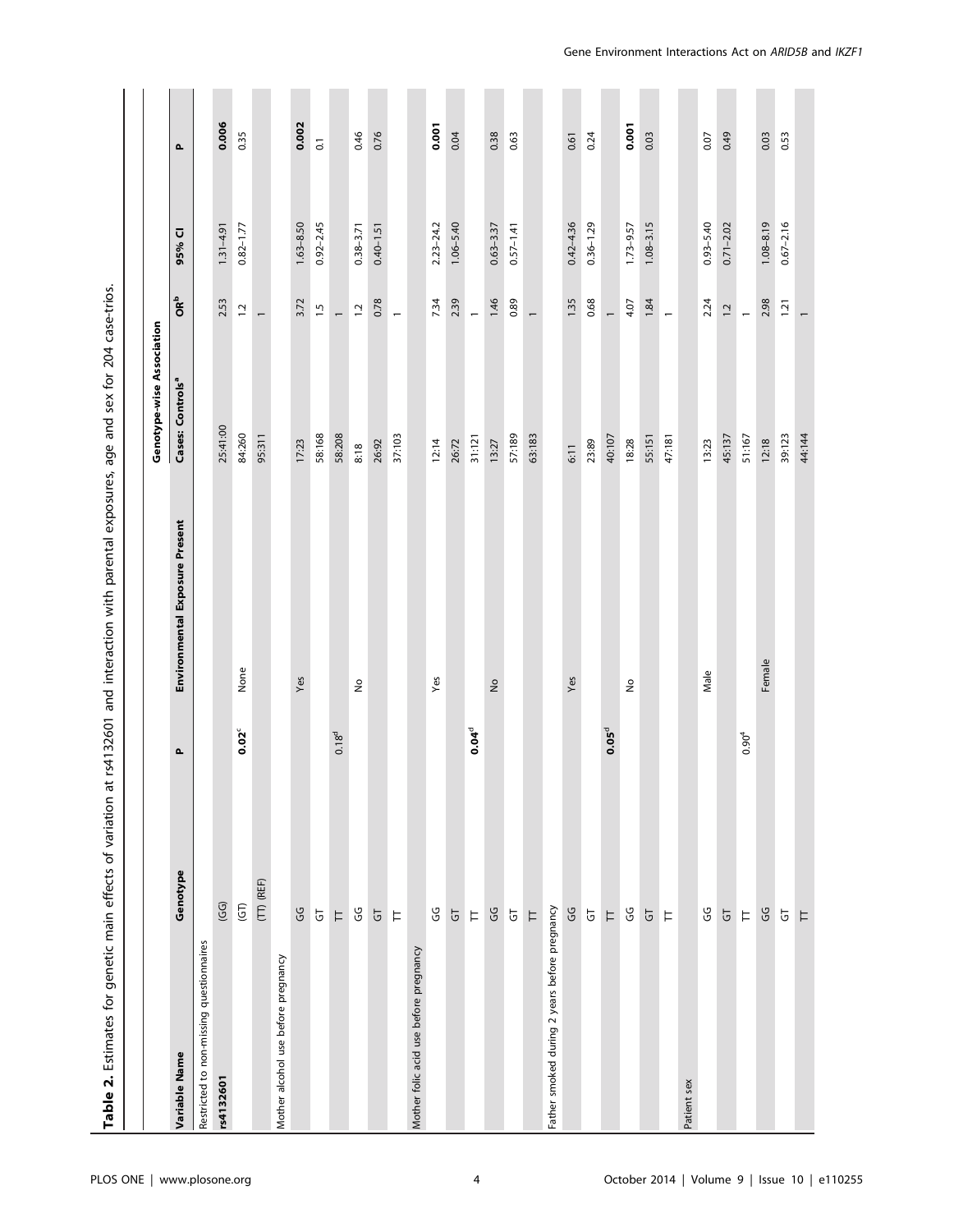| Table 2. Cont.                                                                                                                                                                                                                                                                                                                                                                                                                      |          |                   |                                                                                                                                       |                                  |          |               |                  |
|-------------------------------------------------------------------------------------------------------------------------------------------------------------------------------------------------------------------------------------------------------------------------------------------------------------------------------------------------------------------------------------------------------------------------------------|----------|-------------------|---------------------------------------------------------------------------------------------------------------------------------------|----------------------------------|----------|---------------|------------------|
|                                                                                                                                                                                                                                                                                                                                                                                                                                     |          |                   |                                                                                                                                       |                                  |          |               |                  |
|                                                                                                                                                                                                                                                                                                                                                                                                                                     |          |                   |                                                                                                                                       | <b>Genotype-wise Association</b> |          |               |                  |
| Variable Name                                                                                                                                                                                                                                                                                                                                                                                                                       | Genotype |                   | Environmental Exposure Present                                                                                                        | Cases: Controls <sup>ª</sup>     | ទំ<br>ទី | 95% CI        |                  |
| Patient age                                                                                                                                                                                                                                                                                                                                                                                                                         |          |                   |                                                                                                                                       | Mean Age (Cases:Controls)        | E        | 95% CI        |                  |
|                                                                                                                                                                                                                                                                                                                                                                                                                                     | ပ္ပ      |                   |                                                                                                                                       | 5.2:5.7                          | 0.88     | $0.72 - 1.07$ | $\overline{0.2}$ |
|                                                                                                                                                                                                                                                                                                                                                                                                                                     | 5        | 0.31 <sup>4</sup> |                                                                                                                                       | 4.7:5.1                          | 0.93     | $0.84 - 1.04$ | 0.2              |
|                                                                                                                                                                                                                                                                                                                                                                                                                                     |          |                   |                                                                                                                                       | 5.75.2                           |          |               |                  |
| <sup>e</sup> likelihood ratio test p-value for additional interaction (2df) comparing environmental exposure categories.<br>'Case numbers reduced from GWAS according to the availability of both,<br>Abbreviations: OR, Odds Ratio; CI, Confidence Interval; P, P-value.<br>'Likelihood ratio test p-value for main genetic effect (2df).<br>PReferent group was genotype TT for all ORs.<br>doi:10.1371/journal.pone.0110255.t002 |          |                   | parent genotypes and completed questionnaire; three matched controls per case were theoretically deduced from known parent genotypes. |                                  |          |               |                  |

Gene Environment Interactions Act on ARID5B and IKZF1

Association at the IKZF1 locus was most significant for rs1110701 (OR 1.69, CI 1.42–2.02,  $p = 7.26 \times 10^{-9}$ ) where G is the risk allele and this association was also stronger when analysis was confined to the B-cell subtype (OR 1.91, CI 1.57– 2.32,  $P = 8.27 \times 10^{-11}$ .

For the third most significant genotyped loci, located on chromosome 8 in the vicinity of the ZNF704 gene, borderline significance was achieved  $(P<10^{-5})$ . There were three genotyped SNPs in the region with  $10^{-8} *P* < 10^{-5}$ : rs7000234, rs7018449 and rs6992620. This result, however, was not replicated when interrogated in the French dataset (Table S3 in File S1 and Figure S4 in File S1).

# Interaction analyses of environmental variables and IKZF1 and ARID5B variants

Main effects of genotyped SNPs at ARID5B and IKZF1 loci (rs7089424 and rs4132601 respectively) and interactions with environmental variables were conducted using a reduced population of 204 case-parent trios for whom environmental exposure data were available. Genetic main effects demonstrated significant risk increases with homozygosity for the minor alleles (GG for both) versus the referent homozygous major alleles (TT) (Table 2 and Table S4 in File S1).

An interaction was observed between the genotyped SNP at the IKZF1 locus (rs4132601) and maternal use of folic acid prepregnancy (Table 2). There was a significantly increased risk of ALL among children with the homozygous minor genotype (GG) whose mothers used supplements; the OR was less elevated if they did not  $(P \text{ for interaction} = 0.04)$ .

We also observed interaction of rs4132601 genotype and father's smoking prior to conception, whereby risk of ALL associated with the GG genotype was greater among children of non-smoking fathers ( $P$  for interaction = 0.05) (Table 2). In addition, there was some evidence that risk associated with the GG genotype at this SNP was elevated only if the mother drank alcohol before pregnancy (OR: 7.34 CI: 2.23–24.2); however, the interaction P-value was 0.18 (Table 2).

No interaction was evident for rs7089424 with parental exposure variables (Table S4 in File S1). No interaction was observed for variables sex and age with either SNP (IKZF1 rs4132601 sex/age  $P_s$  for interaction = 0.90/0.31, and  $ARID5B$ rs7089424 sex/age  $Ps = 0.96/0.72$  (Table 2 and Table S4 in File S1).

# Discussion

Our current study has demonstrated that variants in ARID5B and IKZF1 are associated with childhood ALL in an Australian Caucasian cohort. This is consistent with former GWAS publications in similar cohorts [1–4]. Also in agreement with these studies is our finding that the strength of association was increased when analysis was confined to B-cell ALL versus controls. Our study was not large enough to reveal any other associations such as those previously reported at CEBPE, CDKN2A, GATA3 and BMI1-PIP4K2A - loci which have not consistently been identified across multiple GWAS but which meta-analyses have validated [5,21,22].

The frequencies of the ZNF704 SNPs in our case population were lower than that reported in the 1000 GENOMES phase 1 database but they were not replicated in the French data. This result could be due to population differences thereby suggesting a real effect; however, considering our cases were from an Anglo-Celtic background, and these SNPs were not identified in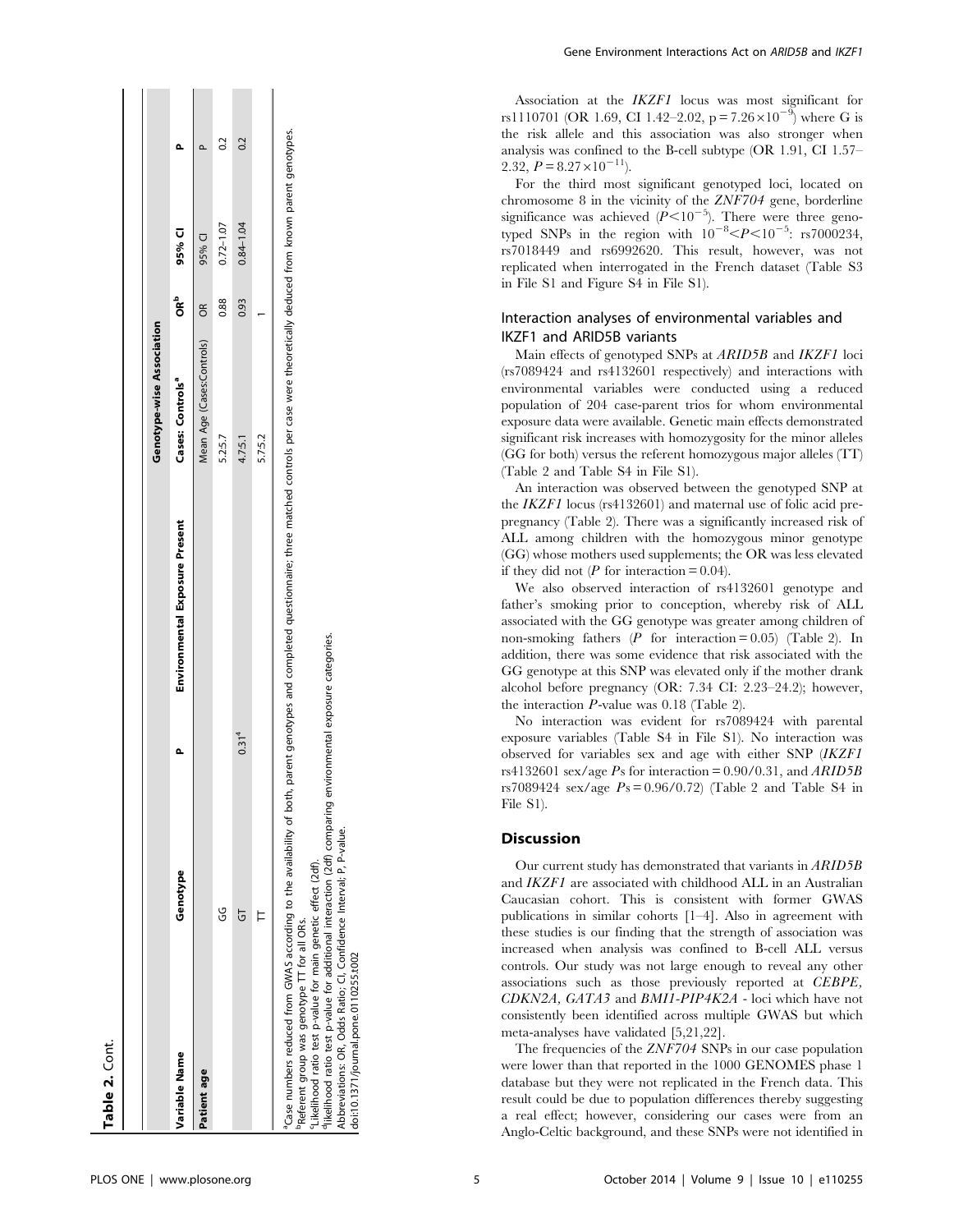The ARID5B transcription factor is important in embryogenesis and B-cell development [23] and ARID5B deletion mutations occur in leukemic cells. None of the significantly associated SNPs we identified at this locus are expression quantitative trait loci (eQTLs) according to Pritchard Lab and Blood eQTL browsers [16,17], nor did they overlap enhancer binding sites annotated by ENCODE regulatory segmentation. Despite the four years since publication of the first childhood ALL GWAS, a dearth of information persists for the mechanisms responsible for ARID5B variants predisposing to childhood ALL.

The Ikaros transcription factor is restricted to the hemolymphopoietic system and is a key regulator of lymphocyte differentiation via chromatin remodelling. Our strongest associated SNP rs1110701, and other IKZF1 SNPs identified in this study (rs10272724 and rs17133807), annotate to enhancer binding sites in the GM12878 B-Lymphocyte cell line according to ENCODE regulatory segmentation. These SNPs were identified as eQTLs acting in cis [16,17] consistent with Papaemmanuil's et al. [1] demonstrated attenuation of IKZF1 gene expression with variant allele dosage at rs4132601 (which is in linkage disequilibrium with rs1110701  $r^2 = 0.802$  D' = 1; P in the current study  $8.51 \times 10^{-8}$ ). Interestingly, Meyer's et al. [24] recent sequence analysis of IKZF1 deletion breakpoints in leukemic cells revealed four recombination hotspots, one of which was observed in 20% of participants and localised to the untranslated region of exon 8,  $\sim$ 1300 bp downstream from rs1110701. Thus, single variants or a combination of variants in this region may contribute to differential expression, splicing, or propensity for rearrangement in leukemic transformation. The full extent of these effects remains to be revealed.

Previous epidemiological studies have provided links between childhood ALL risk and environmental exposures to parents before and after conception. Additionally, certain genetic features of ALL are predominant in particular age groups, such as MLL rearrangements [25]. In the current study, we investigated the potential for interaction of parental exposures and child's age and sex with child's genotype. The most significant SNPs that were genotyped, rather than imputed, at ARID5B (rs7089424) and IKZF1 (rs4132601) loci were used for the interaction analysis. This was to facilitate genotyping validation of the Illumina array technology and the extension of the study in a single step. Paternal smoking, maternal folate and alcohol use (each before conception) were investigated; however no interaction was apparent for ARID5B variant rs7089424 with any of these exposures. There were no interactions observed for the two variants with child's sex and age, validating the findings of Linabery et al. [12].

A meta-analysis of maternal folic acid supplementation and risk of childhood ALL conducted by our affiliated Aus-ALL consortium, verified a protective effect for supplementation [10]. When we assessed interaction of maternal folic acid supplementation with *IKZF1* SNP rs4132601 (the most significant genotyped SNP at the locus), we observed elevated odds ratios for children with the risk (GG) genotype whose mother took supplements. This observation is contrary to expectations, and biologically plausible explanations for this direction of effect are lacking. Nonetheless,

### References

- 1. Papaemmanuil E, Hosking F, Vijayakrishnan J, Price A, Olver B, et al. (2009) Loci on 7p12.2, 10q21.2 and 14q11.2 are associated with risk of childhood acute lymphoblastic leukemia. Nat Genet 41: 1006–1010.
- 2. Treviño L, Yang W, French D, Hunger S, Carroll W, et al. (2009) Germline genomic variants associated with childhood acute lymphoblastic leukemia. Nat Genet 41: 1001–1005.

potential interaction between folate levels and genotype at IKZF1 warrants further investigation since: i) transcription of the reduced folate carrier (SLC19A1) can be modulated by the balance of Ikaros activating and dominant-negative isoforms [26] and ii) increased circulating un-metabolised folic acid has demonstrated association with reduced natural killer cell cytotoxicity [27] which is in turn associated with cancer [28]. Additionally, our measure of folic acid exposure (supplementation-Yes/No) is without knowledge of possible dietary or metabolic folate sufficiency which could have influenced the observations. Implications of this finding suggest that folate quantification may be valuable prior to initiating supplementation.

We observed a similarly unexpected interaction whereby risk of childhood ALL was greater for children with rs4132601 risk (GG) genotype and non-smoking fathers (Table 2) despite a previous Aus-ALL epidemiological study [9] demonstrating that paternal smoking was a risk factor for childhood ALL. An interesting trend was observed whereby risk associated with IKZF1 was elevated only for the GG genotype if the mother drank alcohol before pregnancy. While this may be a chance finding, it corroborates health recommendations to avoid alcohol during pregnancy.

Given the limited numbers of cases homozygous for the minor alleles for all interactions, it is possible that our findings for SNP rs4132601 occurred due to chance, nonetheless investigation in a larger population is required to elucidate whether any true interactions exist.

### Conclusions

We have replicated associations of IKZF1 and ARID5B variants with childhood ALL in an Australian Caucasian population. The IKZF1 variants identified were eQTLs and impacted enhancer sequences however, such was not the case for ARID5B variants. Furthermore, there was some evidence for gene-environment interaction for an IKZF1 variant, with an apparently stronger genetic effect if the mother took folic acid or drank alcohol, or if the father did not smoke prior to pregnancy, but these may be explained by chance. These findings warrant further investigation in larger samples and may indicate that folate quantification may be valuable prior to initiating supplementation.

## Supporting Information

# File S1 Contains Methods S1, Tables S1–S4, Figures S1– S4.

(DOCX)

# Acknowledgments

We would like to thank all clinicians who contributed to this study.

## Author Contributions

Conceived and designed the experiments: RJS JRA EM BKA DC. Performed the experiments: T-JE DA SJ JR LO ER LL. Analyzed the data: T-JE NdK SJ EGH JC EM JRA. Contributed reagents/materials/ analysis tools: BAT-P NAB LO JR DA EM NdK RJS. Contributed to the writing of the manuscript: T-JE EM NdK BAT-P NAB EGH DC JRA BKA JC RJS.

- 3. Orsi L, Rudant J, Bonaventure A, Goujon-Bellec S, Corda E, et al. (2012) Genetic polymorphisms and childhood acute lymphoblastic leukemia: GWAS of the ESCALE study (SFCE). Leukemia 26: 2561–2564.
- 4. Healy J, Richer C, Bourgey M, Kritikou EA, Sinnett D (2010) Replication analysis confirms the association of ARID5B with childhood B-cell acute lymphoblastic leukemia. Haematologica 95: 1608–1611.